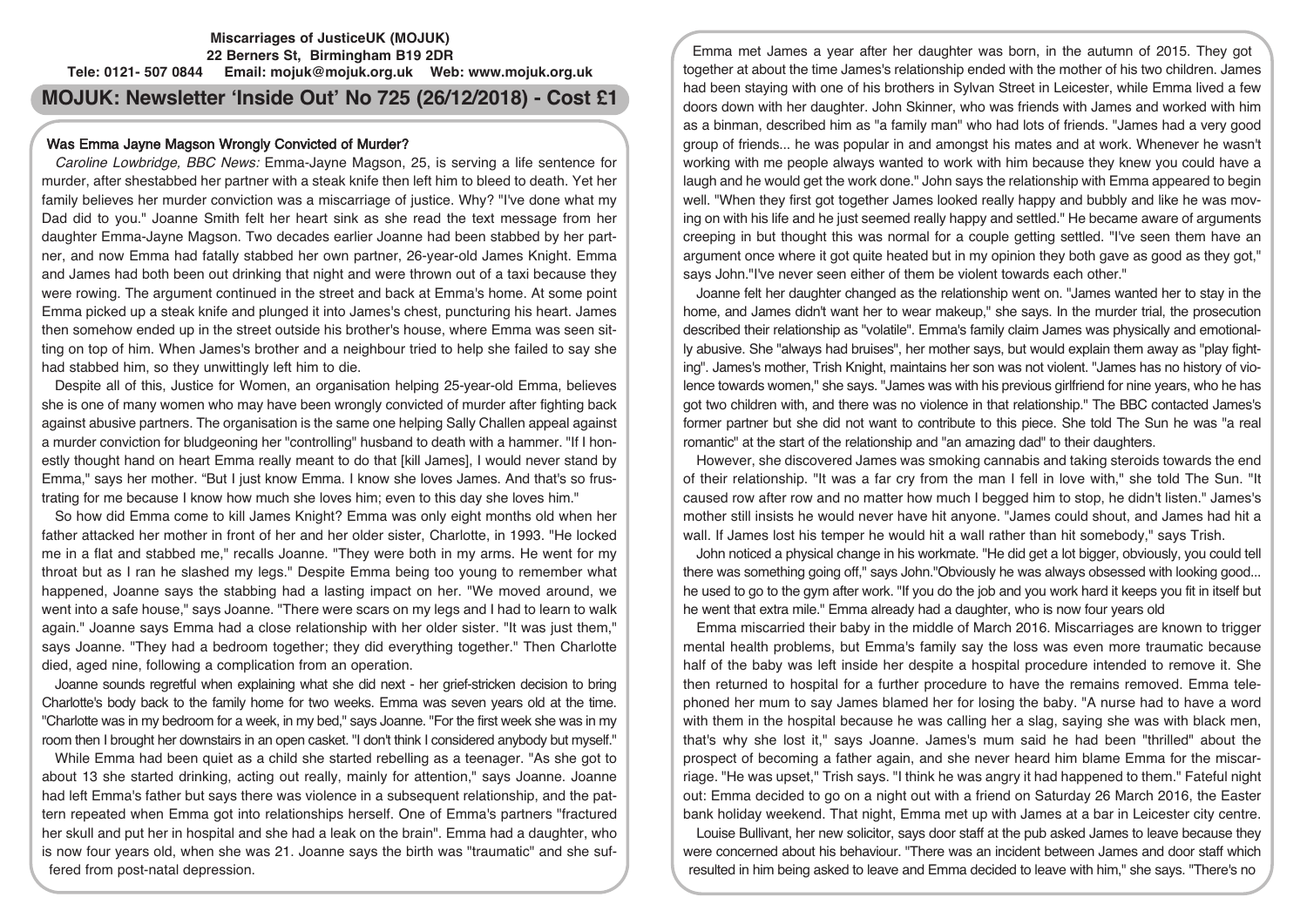doubt that they had both been drinking." They argued in a taxi and the driver asked them to get out, meaning they had to walk home. During the journey, CCTV captured James grabbing Emma around her shoulder and neck and pushing her to the ground. A statement from Emma was read out in court, in which she claimed she stabbed James in self-defence. "Once in the kitchen, he grabbed me around my throat and pushed me back," it said. "I was right next to the sink and reached out to grab something. I picked up the first thing which came to hand which was a steak knife; the knife was in my hand and I hit out once. I didn't mean to harm him, I just wanted to get him off'. I think something triggered; I think she had had enough," says Joanne. James's mum says nobody really knows what happened. "There were only two people who were there that night and one of them can't give his version of events," says Trish.

James's last moments - Emma said she stabbed James in the kitchen of her house in Sylvan Street, Leicester James did not die immediately. In fact, he somehow ended up outside his brother Kevin's house a few doors away, lying face down in the street, at about 02:30. Kevin and a neighbour, Michal Ladic, came out to help but Emma did not tell either of them she had stabbed James. "He was still alive when I came to them," says Michal. "I wanted to turn him around but she was sitting on him. He was face down, topless, she was sitting on him. "I asked if he was all right and she said he was just drunk. In his evidence at the trial, Kevin said Emma told him James was drunk and had been beaten up by bouncers earlier on. When asked what impression he got from Emma, Kevin said: "That everything will be fine in the morning - he just needs to sleep it off." Kevin helped lift James into Emma's house and placed him on the floor of the front room. Kevin did not realise his brother had been stabbed and left, telling him: "I will see you tomorrow." Emma rang 999 and asked for an ambulance, but again did not mention James had been stabbed. When asked what had happened she said: "Um, I don't know, my boyfriend's here and he's making weird noises. I don't know what's going on." Later in the call she said: "It looks like he's had a fight with someone." When the operator explained the ambulance might take a while, she replied: "No, that's fine, don't worry about it."

The prosecution claimed Emma deceived people into not saving James's life, and described her as "cold, brutal and manipulative". However, her mother believes she simply didn't realise James was dying. "I don't think she knew how serious it was in that moment," says Joanne. James was known as "King James" and Emma got a tattoo in tribute to him after his death Kevin was awoken by Emma banging on his door, screaming that James was dead, about 40 minutes after he had seen them both outside his house. Kevin went to Emma's house and Michal was already there trying to save his life, having heard Emma's screams. "We didn't know he had been stabbed," says Michal. "The body was so clean, nothing on him, and only when I gave him mouth-to-mouth and the second breath raised his chest and that wound opened and my eyes popped out. I just took the phone from Kev and told the operator that he was stabbed in the heart. "Then I was trying to do the CPR for another 15 minutes and she was getting in my way, like 'I want him back, I just want him to wake up'. "I remember telling Kev to drag her off him, and he did it, he took her off so I could carry on with the mouth-to-mouth and CPR."

Emma's grandmother says she saw marks around Emma's neck. Emma phoned her grandmother, who got a taxi straight there. "The ambulance had taken James away," says Lynda Allen. "There were police everywhere. Eventually, they let me go through and she walked down the road to me. All she had got on was a little nightdress, no shoes, nothing. "She put her head on my shoulder, crying." Lynda noticed marks around her neck, which were also noted when Emma was later examined in police custody. Emma was not initially arrested as police did

not realise she was responsible for stabbing James. She was allowed to go to her mother's house, where she told her mother she thought she had killed James, who told police. Emma was then arrested and taken away after being allowed to say goodbye to her daughter.

The Murder Trial - Emma decided not to give evidence at her trial. Unusually for someone accused of murder, Emma remained on bail throughout her trial at Leicester Crown Court. Her new solicitor believes this "says a great deal about the court's approach to the evidence". Emma decided not to give evidence herself, but her legal team argued she had acted in selfdefence, did not intend to kill or harm James, and had suffered a loss of control. Her family believe she was scared and did not understand what was happening during the trial. "How can I put it without sounding nasty?" says her grandmother. "Emma's very slow on the uptake. If you said something to Emma and she didn't understand it, where it's quite simple to me and you, I would have to sit and explain everything to her. "I don't understand the law but I would have thought there would be somebody there to talk things through with her that she didn't understand." Emma's new solicitor believes if she had been supported by an intermediary, such as a trained social worker, she might have followed the trial better and participated effectively. Emma was found guilty of murder in November 2016 and given a life sentence with a minimum term of 17 years.

After the trial ended, Emma's mother was approached by a police officer who told her to contact Justice for Women. The group helped Emma get a new legal team, which is trying to appeal against the murder conviction using psychiatric evidence. The original psychiatrist instructed by the defence team had diagnosed Emma as having an emotionally unstable personality disorder (EUPD), but for some reason this was not used as evidence at her trial. Emma's new legal team went back to this psychiatrist for a further assessment, and also instructed a clinical psychologist who diagnosed Emma as having a pervasive developmental disorder-not otherwise specified (PDD-NOS). Even the psychiatric expert originally instructed by the prosecution now agrees that Emma was suffering from a recognised medical condition at the time of the killing. "He says he has revised his view and now supports a diagnosis of EUPD and PDD-NOS," says Emma's solicitor. A petition was launched demanding "justice for James", saying that Emma should stay in prison and "do her time".

However, Court of Appeal judges in London have found Emma has an "arguable" case and granted permission to appeal. Emma speaks to her young daughter on the phone every day, and she visits the prison every week. "They are so close," says Joanne. "She's going to see her mum today and she said 'I'm going to my mum's house, I can't wait. I love my mum's house'. "It's just so sad."

Trish says her son James had no history of abuse in his relationships. For James's young daughters, their weekly visits are to his grave. "They ask if Daddy is watching them," says Trish. "One of his daughters when she's old enough wants to go in the sky to see Daddy." Joanne empathises with James's mum, but maintains Emma should not have been convicted of murder. "I've lost a child so I know what James's mum is going through. I understand, I really do," she says. "I just hope Emma can come out and be a mum to her daughter and get on with her life. "She will never forget James ever, she won't. I know that she loves James and I know that if she could take that night back she would. 100% she would." On 22 November the Court of Appeal granted permission for Emma-Jayne Magson to appeal against her murder conviction. Her legal team is waiting for a date for the next hearing.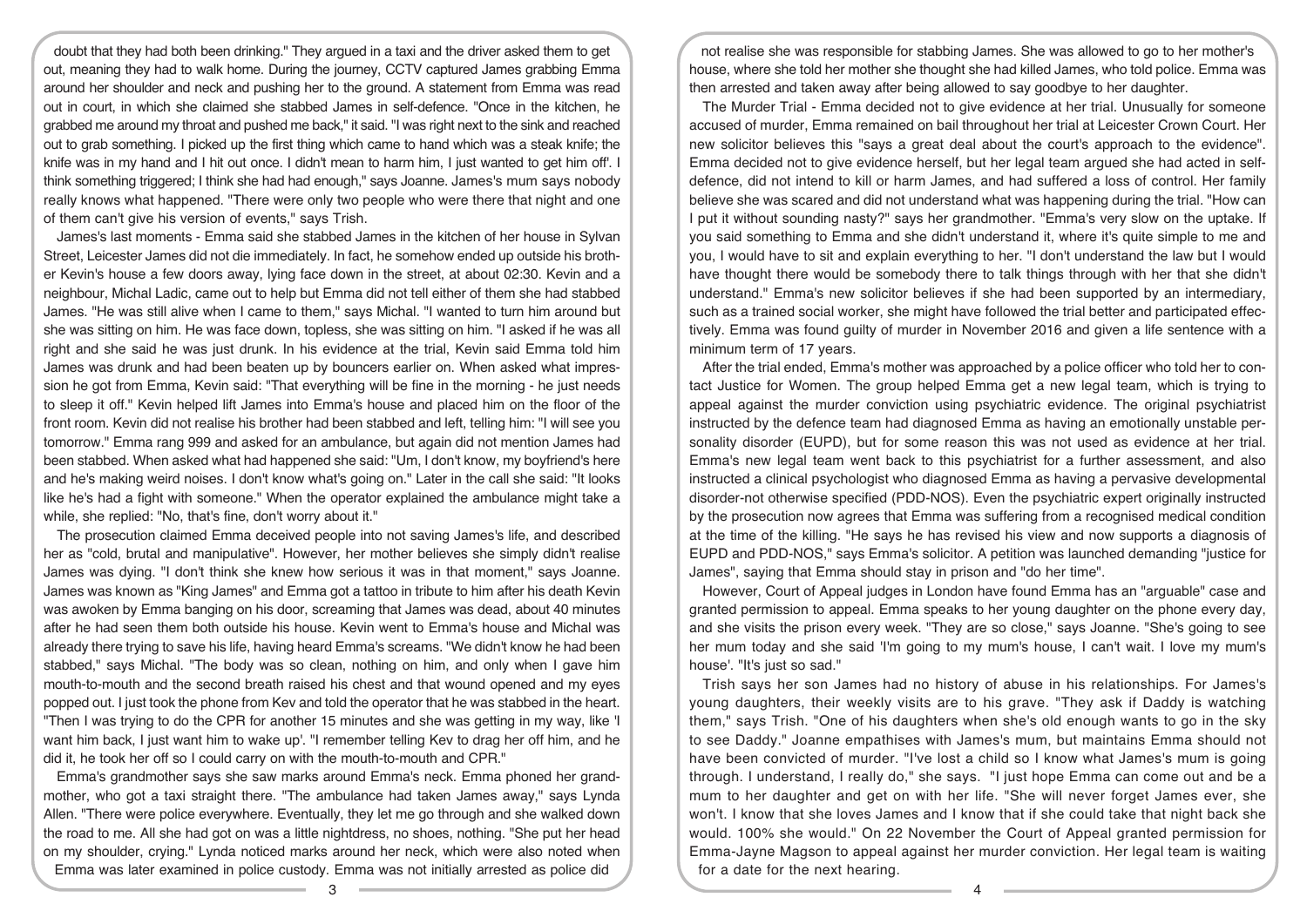# Sister of IPP Prisoner Who Took His Own Life Calls For Urgent Action

Jamie Grierson, Guradian: The sister of a prisoner who took his own life when being held under a now-abolished sentencing regime has called for urgent action to deal with thousands of inmates still jailed under the widely derided system. Tommy Nicol was jailed under an imprisonment for public protection (IPP) sentence  $-$  a form of indeterminate sentence that he described as the "psychological torture of a person who is doing 99 years". He made the comment in a handwritten formal complaint at Erlestoke prison around five years into his IPP sentence for robbery and about nine months before he killed himself.

The horror inflicted by the perceived neverending nature of IPP was acknowledged by the government's decision to scrap their use in 2011. The scheme was applied far more widely than intended, with some IPP sentences issued to offenders who committed low-level crimes. But despite the use of the sentencing power being scrapped, nearly 2,600 prisoners still remain locked up under the defunct regime, which saw offenders given a minimum jail tariff but no maximum for a range of crimes.

Since his death in September 2015, his sister Donna Mooney has discovered more about Tommy's experience in the prison estate than she is sometimes able to bear. Now she is calling for the remaining IPP prisoners on minimum tariffs of four years or less to be immediately switched to determinate sentences. She wants to meet with the justice secretary, David Gauke, to discuss what happened to her brother. The proportion of the IPP population who have gone beyond their minimum tariff continues to increase – 89% of IPP prisoners were post-tariff as of 30 September. "In all of this I'm not justifying what he did," she says at her home in south-west London. "He did something and there should have been consequences for that but he is still a human being." She explains that her brother was the eldest of six children – three boys, three girls – and struggled with a "traumatic" childhood.

Nicol was in and out of young offenders' institutions and prison from his teenage years – but Mooney always felt as if his emotional and rehabilitative needs were ignored. Of all the six siblings, Nicol remains the only one who ended up in trouble with the law. "He was very institutionalised," she says. "Outside of that, he was happy, friendly, a kind person. He would rather have had a family and a job. He just wasn't able to do that." In 2009, he committed his most serious offence – he stole a car from a mechanic's garage. The owner caught him in the act, a tussle broke out and the man's arm was injured. Nicol was jailed at St Albans Crown Court in 2009.

"At that point he didn't really know what an IPP was," Mooney says. "When he told me I thought, 'it can't be true'." Nicol started his prison sentence at HMP Rye Hill in Warwickshire. His understanding was that it would benefit his prospects for release to access a therapeutic community, only available in a small number of prisons, and to do this he would need to undergo a psychological assessment. He requested this early on but it never took place. In 2013, his tariff completed, he received his first knock back from the Parole Board for release – who informed him he should access a therapeutic community. This frustrated him but he persevered and requested a jail transfer. He applied to two therapeutic communities, but was unsuccessful.

In June 2014 he was transferred to HMP Coldingley in Surrey where there were no relevant courses for him to complete. While there he filed a formal complaint that he had been transferred to a prison that could not offer him the relevant mental health support. It was in Coldingley where serious difficulties began to emerge, but which Mooney says were ignored. Nicol moved himself into solitary confinement – known as the care and separation unit (CSU) – in protest. He spent 48 days alone and went on hunger strike for four days. No mental health support was provided.

In November 2014 he was transferred to Erlestoke prison in Wiltshire, where he made another formal complaint in which he labelled IPP sentences "psychological torture". In February 2015, a psychological assessment was conducted that concluded he would benefit from accessing a therapeutic community. In June 2015, six years into his sentence, he received another knockback from the Parole Board and was told the next review would be in 2017 – eight years after he was jailed on a minimum four-year tariff. A month later he returned to the CSU where he languished for 80 days. He went on hunger strike for seven days. His behaviour started to become increasingly unusual.

Mooney breaks down in tears as she continues her brother's story. "That's for me where you see it really starting to affect him," she says. He was transferred once again on 15 September 2015 to HMP The Mount, in Hertfordshire. His behaviour became increasingly erratic. He selfharmed, setting a fire in his cell. He was moved to the CSU in the Mount, where he was observed rocking on his knees, groaning. He wrapped himself in sheets and made a paper plate mask. But no mental health support was provided.

On 19 September 2015 he was moved to an unfurnished cell – the harshest prison environment available – for 24 hours. A video of guards restraining Nicol as they moved him was recently played at his inquest in front of Mooney and other horrified family members. He was heard chanting and talking to imaginary people while in the cell. "It was awful," she says. "He was having this mental health episode, and four guys go in and restrain him."

Finally, on Monday 21 September 2015, the governor requested mental health support to see Nicol. The mental health team attempted to access him but were denied due to safety concerns on three occasions. After a seven-hour stint in an unfurnished cell he was returned to the CSU and three hours later was found unresponsive. Four days later he was pronounced dead in Watford general hospital. Despite being unresponsive, he had been held in restraints in his hospital bed. His family were not informed until he had died. He was 37. "I can just see how much this sentence has impacted him – it's made my brother take his life," Mooney says. "He had a complete loss of hope." She also believes had Nicol known he had a fixed release date – even if it was longer than the period he ultimately spent in jail – he would still be alive.

Dr Dinesh Maganty, a consultant forensic psychiatrist who gave evidence to the Harris review into deaths in custody, gave evidence at Nicol's inquest. Explaining the issues around the impact of the IPP sentence, he said that one crucial element in any self-inflicted death is loss of hope. "I would hope that if I say something it will stop other families having to go through this – this is traumatising," Mooney says. "It's not just the person in prison it affects – it has affected every single one of us.

# "Barrister Slapped on Finger Nail for Distributing Cocaine

Max Walters, Law Gazette: A barrister has been reprimanded and fined for sending cocaine to a chambers. In a regulatory decision published last month the Bar Standards Board (BSB) said Richard Thomas Keogh failed to act with integrity for being in possession of the drug. Keogh was reprimanded and fined £750. The BSB notice said Keogh had 'inadvertently' sent the drug to an unknown chambers. He also received a police caution for possession of a class A drug. The BSB said Keogh, who was called to the bar by Middle Temple in November 1991, failed to act with integrity and behaved in a way which was likely diminish trust in the profession and which could be seen by the public as undermining his integrity. The sanction, which is open to appeal, was issued through a 'determination by consent', meaning the case would not be sent to the Bar's disciplinary tribunal. The chambers in question has not been named. The incident took place in April last year.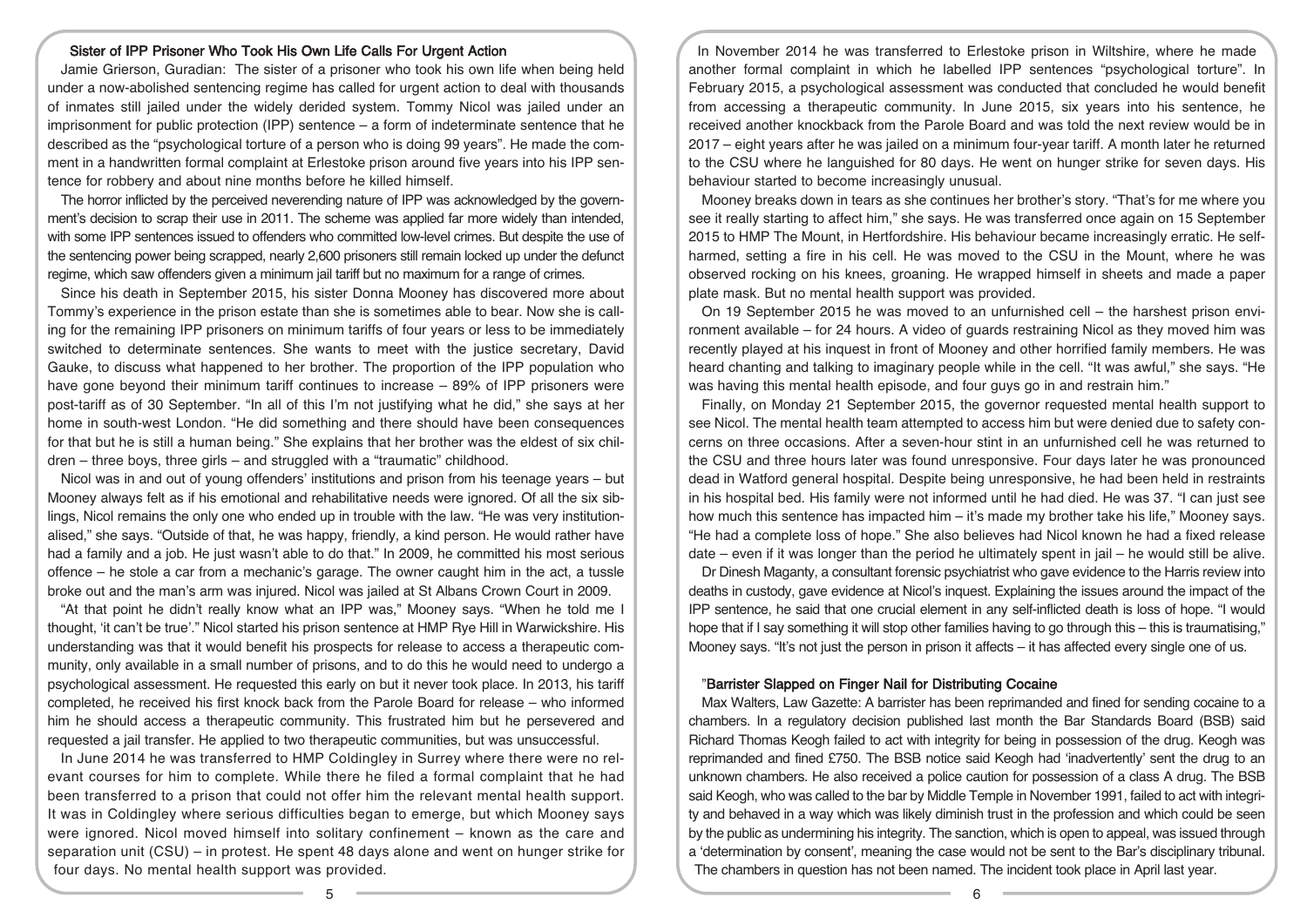#### Solicitors Told About Vulnerable Prisoners Policy - Five Months After It Was Introduced

By Monidipa Fouzder, Law Gazette: London criminal defence solicitors have this week been instructed not to speak to too many prisoners on a single visit to police cells in order to help courts deal with vulnerable defendants as quickly as possible. The London Criminal Courts Solicitors' Association has welcomed the policy - but was surprised to learn that it was introduced five months ago. HM Courts & Tribunals Service wrote to members of the defence community yesterday informing them that magistrates' courts across London introduced an overnights/vulnerable prisoners policy on 6 August.

The policy was introduced 'as a result of the number of vulnerable prisoners who were not being reached until the afternoon and were therefore spending excessive amounts of time in a cell. Also, some of those remanded in custody were not reaching the relevant establishments until late and on occasions being locked out', the letter states.

Solicitors are asked, when they arrive at court, to immediately liaise with the list caller to ascertain who the vulnerable prisoners are. When taking instructions, they are asked to speak to no more than two individuals before returning to court. HMCTS says: 'We do appreciate that it may be more convenient for you to speak to all prisoners you are representing on one visit, but your reporting back to the court more frequently assists the court in calling on the most vulnerable first so we do ask you strictly to observe this "two at a time" rule.'

The London Criminal Courts Solicitors' Association welcomed the policy to prioritise vulnerable prisoners' needs, telling HMCTS in a letter yesterday that 'we have been calling for such defendants to be treated with fairness, empathy and dignity for decades'.

Jonathan Black, the association's president, said: 'Although it is suggested in your letter that the initiative was implemented in August 2018, it appears that none of the defence community was aware of it and it would have helped to have consulted us so that we could input as stakeholders and advise as to any obstacles to successful implementation.'

The association made several observations in its letter, telling HMCTS that is it more efficient for duty solicitors to deal with as many clients as possible in one sitting in the cells.

Responding to the letter, HMCTS operations manager Alison Aedy said the policy was 'not a criticism to how solicitors work, if anything it is more geared to the police, [Crown Prosecution Service] and the court for being more pro-active.'

# Prisoners' Release

Asked by Lord Trefgarne: To ask Her Majesty's Government in what circumstances Ministers may order the release of prisoners serving indefinite sentences for public protection without reference to the Parole Board; and how many prisoners have been so released during the last two years.

Answered by: Lord Keen of Elie: Prisoners serving indeterminate sentences, including those serving a sentence of imprisonment for public protection (IPP), may be considered for release on compassionate grounds, in exceptional circumstances, specifically where the prisoner is terminally ill, or bedbound or similarly incapacitated. Public protection is the priority, and a prisoner will not be released on compassionate grounds unless the risk of re-offending is minimal. One prisoner, serving an IPP sentence, has been released on compassionate grounds during the last two years. This figure has been drawn from administrative IT systems which, as with any large scale recording system, are subject to possible errors with data entry and processing.

#### Stansted 15 Launch Appeal Against 'Disproportionate' Convictions

Damien Gayle, Guardian: The 15 immigration activists found guilty of a terror offence for blocking the takeoff of a deportation charter flight from Stansted airport have launched an appeal against their convictions. After a nine-week trial, the protesters were last month convicted of endangering the safety of an aerodrome, an offence under the 1990 Aviation and Maritime Security Act that carries a maximum sentence of life in prison. The verdict – described by Amnesty International as a "crushing blow for human rights in the UK" – came after the judge told the jury to disregard all evidence put forward by the defendants to support the defence that they acted to stop human rights abuses.

Monday 8/02/2019, lawyers representing all 15 defendants lodged submissions amounting to around 100 pages at the court of appeal in London. They are arguing that the judge was biased in his summing up of the case, that he should have allowed the defendants to make the defence of necessity, and that he got the law wrong about what the offence means. They also claim that the court did not properly check that the attorney general had properly given consent for the terror charge to be levied against peaceful protesters, and that the judge should have ordered disclosure of the materials sent to the attorney general when deciding whether to sign it off. Raj Chada, partner at Hodge Jones & Allen, who represents the activists, said: "The conviction of the Stansted 15 was a travesty of justice that needs correcting in the appeal courts. It is inexplicable how these protesters were charged with this legislation, and even more so that they were found guilty. "It is our strongly held belief that charging them with this offence was an abuse of power by the attorney general and the CPS. It is only right and fitting that this wrongful conviction is overturned."

Prosecutors had tried to argue that the charge did not amount to a terror offence since it was not detailed in any of the terrorism acts that set out the framework for such crimes. However, subsequent research by the defendants has found that it is included as a "convention offence" in the 2006 Terrorism Act. As such, it is in fact a crime to "encourage or glorify" the protest by the 15 defendants, Chada said. During the trial, the defendants had sought to make the case that the charge had been inappropriately brought, but were again denied the opportunity by Judge Christopher Morgan. In a last-ditch move, their legal team had called for the jury to be dismissed after Morgan gave a summing up that they said amounted to a direction to convict.

Helen Brewer, one of the 15, said: "We are appealing against our convictions because justice has not been done. Justice will only be done when we are acquitted of a crime that is completely disproportionate to an act of peaceful protest and when the Home Office is held to account for the danger it puts people in every single day – people who have sought asylum in this country fleeing harm and persecution in the very places the government deports them to."

The group's conviction followed a peaceful action that stopped a chartered deportation flight from taking off on 28 March 2017. Members of the group cut a hole in the airport's perimeter fence before rushing on to the apron at Stansted. Four protesters arranged themselves around the front landing gear of the aircraft, locking their arms together inside double-layered pipes filled with expanding foam. Further back, a second group of protesters erected a two-metre tripod from scaffolding poles behind the engine on the left wing. One of them perched on top of the makeshift structure, while others locked themselves to the base to prevent it from being moved. In the moments before police arrived, they were able to display banners, including one that said: "No one is illegal." Eleven people who were due to be removed from the UK on the flight are still in the country, with two having been given right to remain.

As well as Brewer, Edward Thacker, Benjamin Smoke, Melanie Strickland, Lyndsay Burtonshaw, Laura Clayson, May MacKeith, Melanie Evans, Alistair Tamlit, Nicholas Sigsworth, Emma Hughes, Ruth Potts, Jyotsna Ram, Joseph McGahan, and Nathan Clack, all aged between 27 and 44, are due to be sentenced in the week commencing 4 February.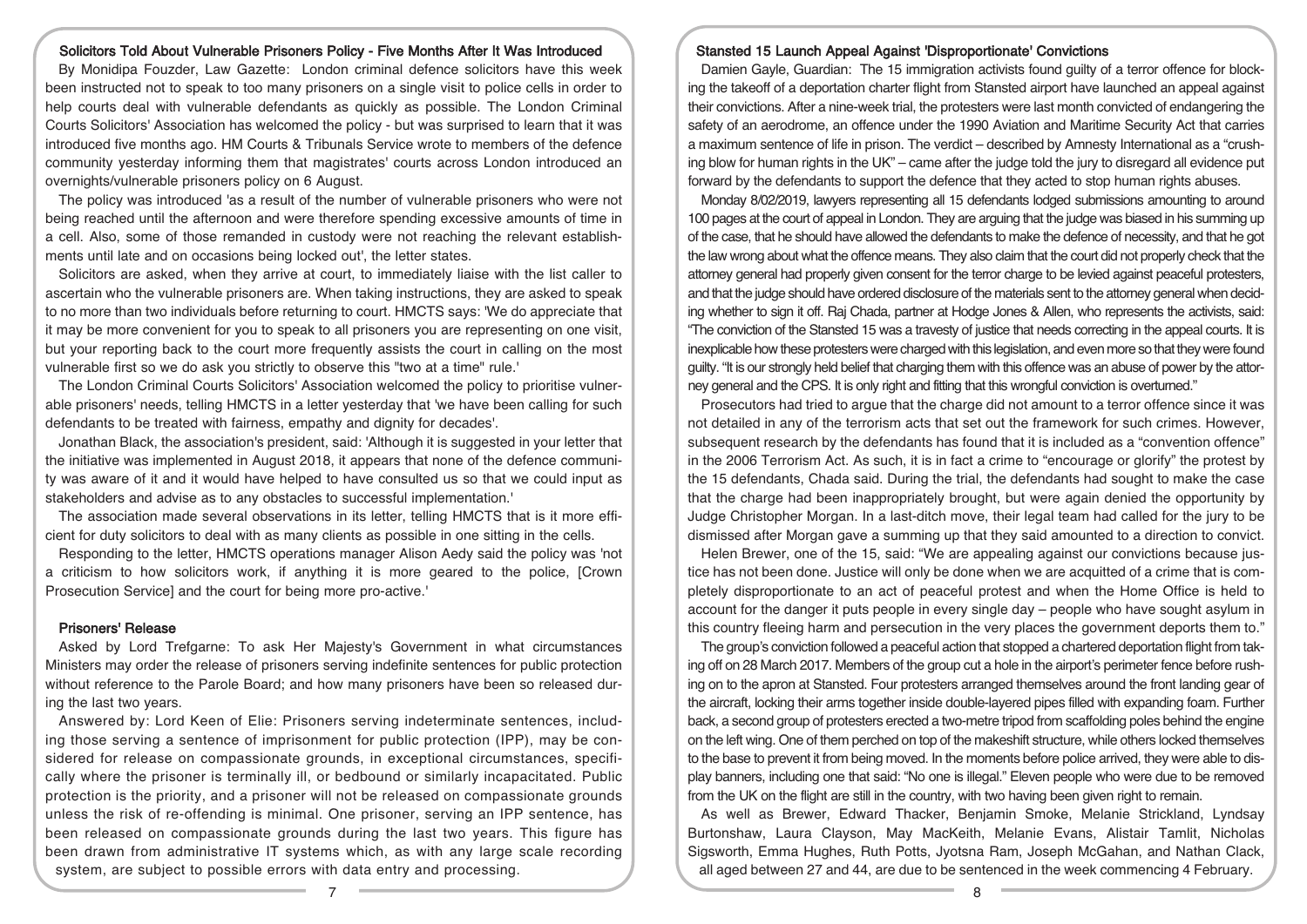### Jail For Solicitor "Who Wouldn't Ask Too Many Questions"

Neil Rose, Legal Futures: A solicitor who was the 'go to' lawyer for a gang of criminals because he would not ask too many questions about where their money came from has been jailed for seven years. Forty year old Ross McKay, was found guilty of three offences of money laundering by Manchester Crown Court last week. His offending came to light through Operation Isidor, an investigation run by Greater Manchester Police's (GMP) economic crime unit into the activities of an organised group who had been laundering the proceeds of their criminal enterprise, including drug-dealing, tax evasion and mortgage and property fraud.

Mr McKay was found to have been complicit in the group's criminal activities by providing his conveyancing services in order for the money to be laundered. Deposits were put down on houses where the true illegal source of the funds was disguised from the lenders, mortgage applications used nominees instead of the names of the legitimate purchasers, and claims about income were wildly exaggerated in order to secure the loans. In total, the solicitor was responsible for the conveyancing in over 80 property transactions for several criminals, all of whom were subsequently convicted of serious criminal offences, including money laundering and fraud.

GMP said Mr McKay was their "go-to solicitor as they knew that he would carry out the property transactions without asking too many questions about the nature of their business, the sources of the deposits or the connections between the parties to the transactions". According to a report in the Manchester Evening News, Judge Timothy Smith told Mr McKay: "You were expected to be a person of utmost integrity and honesty. You fell far short of those high standards of professionalism, trust and integrity that are to be expected of a solicitor. "You failed, as was your duty, to uphold the law and the proper administration of justice. By your actions, you enabled criminal property to be acquired on a significant scale, and chose to involve yourself in the activities of those involved in crime, organised crime and, in the case of Mr Black, drug dealing." He was referring to Billy Black, a gangster currently serving a 22-year sentence, whose activities also saw the conviction last year of a solicitor on seven counts of failing to comply with money laundering regulations and one count of failing to disclose his suspicions.

Senior financial investigator Adrian Ladkin, of GMP's economic crime unit, said: "McKay was fully aware that the purpose of the transactions was to launder criminal proceeds and he was deliberately dishonest in facilitating them. As a solicitor, McKay was in a position of trust, but he spectacularly failed in his legal duties through his corrupt and unlawful actions. It is thanks to the meticulous work of the officers in this case that today he has been brought to account for his deceitful actions." Last month, one of the men Mr McKay helped, Scott Rowbotham, was ordered to pay £3.5m in the largest proceeds of crime case ever undertaken by GMP, or face 10 years in jail. He was jailed for three years and eight months in May 2017 and is now out of prison.

#### Aiding and Abetting: Joint Enterprise

Asked by Lucy Powell: To ask the Secretary of State for Justice, how many cases involving a conviction on the grounds of joint enterprise have been referred to the Criminal Cases Review Commission since it was established; and of those cases how many people have been given leave to appeal.

Lucy Frazer: The Criminal Cases Review Commission have received 219 applications which they have categorised internally as a joint enterprise case. This categorisation only applies to applications received by the CCRC post the decision made by the Supreme Court in the case of R v Jogee [2016]. Four cases have been referred to the Court of Appeal for further appeal.

## Prison Law Which Prevented Male Inmate From Attending Father's Funeral Breach Of Article 14

In Chamber judgment in the case of Ecis v. Latvia (application no. 12879/09) the European Court of Human Rights held, by five votes to two, that there had been: a violation of Article 14 (prohibition of discrimination) in conjunction with Article 8 (right to respect for private and family life) of the European Convention on Human Rights.

The case concerned a male prison inmate who complained that he had not been allowed to attend his father's funeral under a law regulating prison regimes which discriminated in favour of women. The Court found that men and women who had committed a serious crime and had received the same sentence were treated differently. Men were automatically placed in the highest security category and held in closed prisons, while women went to less restrictive partly closed prisons. The law meant that the applicant had been automatically banned from attending the funeral, while a woman would have had such a possibility. There had been no individual assessment of the proportionality of such a prohibition and he had suffered discrimination which was in violation of the Convention.

Principal facts The applicant, Martit;ls Ecis, is a Latvian national who was born in 1981 and lives in the Ventspils district (Latvia). Mr Ecis was sentenced to 20 years' imprisonment for kidnapping, and aggravated murder and extortion in 2001. Under the applicable legislation, he began his sentence in 2002 as a maximum security inmate in a closed prison. He later progressed to the medium security category in the same facility. In 2008 Mr Ecis complained to the authorities that male and female prisoners who had been convicted of the same crimes and given the same term of imprisonment were treated differently when serving their sentences. In particular, women were initially placed in partly closed prisons rather than closed prisons, allowing them to more rapidly obtain certain privileges, such as leave. The Justice Ministry dismissed his complaint, referring to the Sentence Enforcement Code and the fact that the legislature had decided that men and women should be treated differently when it came to the execution of prison sentences. There was no discrimination as both sexes' rights were restricted and both were deprived of their liberty. Mr Ecis lodged three complaints with the Constitutional Court in 2008 about alleged discrimination against male prison inmates as under the law women who had committed the same type of crime and were serving the same sentence had more lenient conditions.

The Constitutional Court declined to institute proceedings for any of the complaints on the grounds of insufficient legal reasoning. Among other things, it found that Mr Ecis had failed to specify why the difference in the legal treatment of men and women should not be allowed and why male and female prisoners convicted of the same crimes were in comparable situations. His third Constitutional Court complaint, in October 2008, included the fact he had not been allowed to attend his father's funeral, whereas a woman prisoner in the same situation would have been.

The applicant complained that men and women convicted of the same crime were treated differently when it came to the prison regime applied to them, in particular with regard to the right to prison leave, which meant he had not been able to attend his father's funeral. He relied on Article 14 (prohibition of discrimination), in conjunction with Article 8 (right to respect for private and family life), Article 5 (right to liberty and security) and Article 10 (freedom of expression).

The Court decided to deal with the case under Article 14 in conjunction with Article 8. It also dismissed a preliminary objection by the Government that the applicant had failed to exhaust domestic remedies. In particular, when rejecting Mr Ecis's third case, the Constitutional Court had, at least in part, expressed its position on the substance of his complaint. On the mer-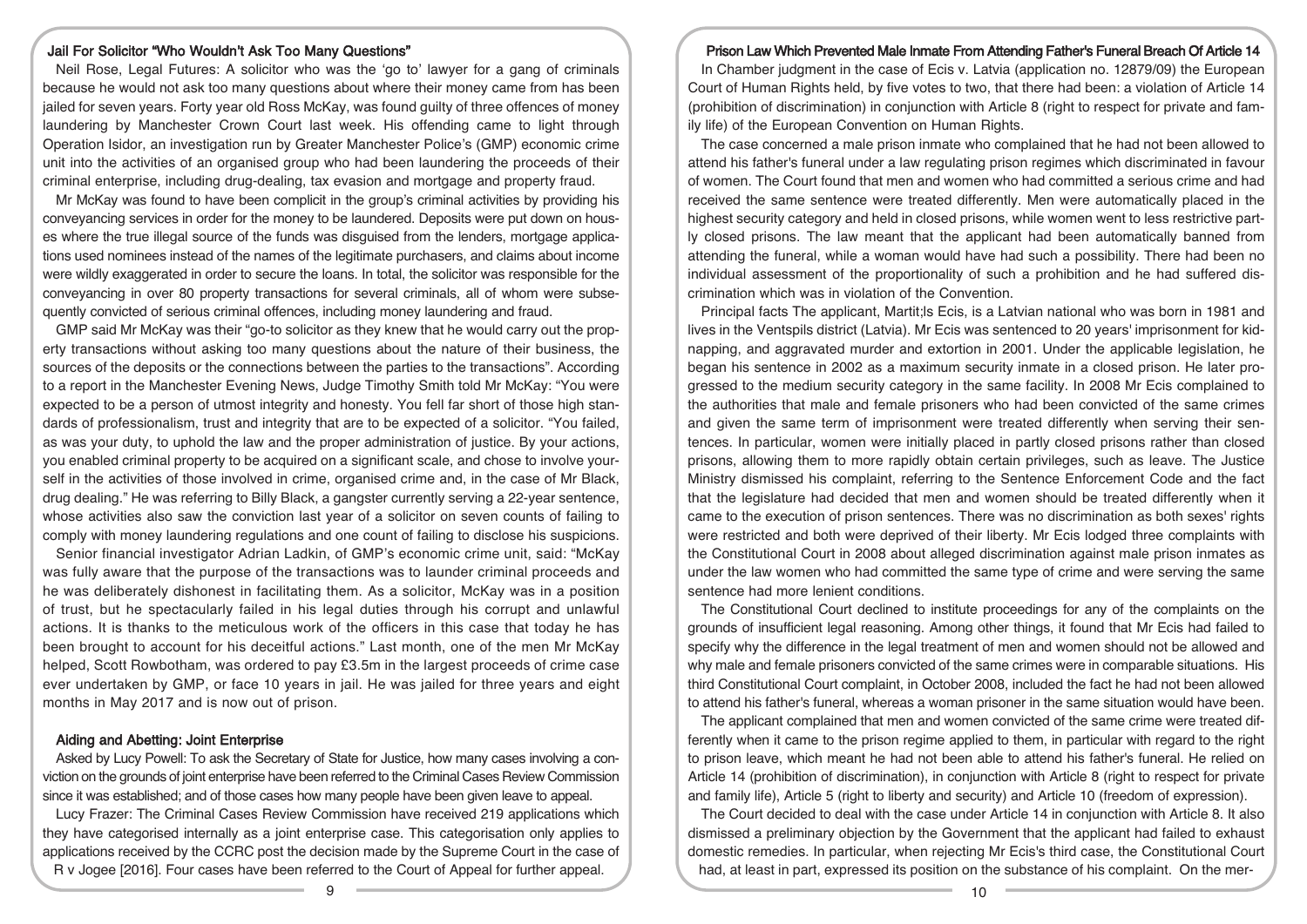its, the Court observed that it had consistently held that Article 14 could apply if people in an analogous or relevantly similar situation had been treated differently. Such was Mr Ecis's case, which concerned men and women who had been convicted of serious or especially serious crimes, the application of prison regimes and their impact on prisoners' family life. Not all differences in treatment violated Article 14, but there had to be a legitimate aim, and the means employed had to be in proportion to the aim.

The Government had argued that treating men and women differently in prison was justified by the fact that female prisoners had distinctive needs. The Court accepted that argument in part, particularly when it came to maternity. Nevertheless, any measures still had to be proportional. The Court noted that under the Sentence Enforcement Code Mr Ecis had not been allowed to attend his father's funeral because he was a medium-security prisoner in a closed prison. No other considerations had been taken into account when the authorities had refused him leave. However, a woman convicted of the same crimes would automatically be placed in a partly closed prison and, having served the same amount of sentence and progressed to the same security level, would be eligible for leave.

The Government had argued that women inmates were less violent, but had not backed up that argument with specific data. In any case, the Court could not accept that all male prisoners were so much more dangerous that individual risk assessments were not needed.

Furthermore, the Committee for the Prevention of Torture (CPT) had criticised Latvia's system of setting pre-determined minimum periods under various prison security regimes, stating that it was up to prison authorities to decide on such arrangements, based on agreed criteria and individual assessments of inmates.

The Court shared the Government's view that women prisoners should not face prison conditions that were harsher than necessary, but the same was also true of men. While Article 8 did not guarantee leave from prison to attend a funeral, the domestic authorities still had to assess such requests on their merits. In addition, European prison policy increasingly emphasised rehabilitation, with family ties being important in aiding the reintegration of both sexes.

The Court concluded that while some differences in treatment could be justified, a blanket ban on males leaving prison, even to attend a funeral, did not help the goal of meeting the particular needs of female detainees. The refusal to assess Mr Ecis's request to attend the funeral owing to a prison regime which was based on his sex had had no objective and reasonable justification and he had therefore suffered discrimination and a violation of his Convention rights. Just satisfaction (Article 41)

# Discharging Restricted Patients And Deprivations Of Liberty

Local Government Lawyer: The Supreme Court has issued a significant ruling on the power to impose conditions on a discharge of a restricted patient which would amount objectively to a deprivation of the patient's liberty. The Court of Protection team at 39 Essex Chambers analyse the judgment. In Secretary of State for Justice v MM [2018] UKSC 60 the Supreme Court (Lord Hughes dissenting) has upheld the ruling of the Court of Appeal that neither the Secretary of the State nor the Mental Health Tribunal has the power to impose conditions on a discharge of a restricted patient which would amount objectively to a deprivation of the patient's liberty. The parameters of the problem are clearly defined: the patient, MM, "is anxious to get out of hospital and is willing to consent to a very restrictive regime in the community in order that this can happen. The Secretary of State argues that this is not legally per-

missible." It was agreed that MM had capacity to consent to the restrictions, which undoubtedly satisfied the 'acid test' set down in Cheshire West.

As Lady Hale (for the majority) noted (at paragraph 24) that: It is, of course, an irony, not lost on the judges who have decided these cases, that the Secretary of State for Justice is relying on the protection of liberty in article 5 in support of an argument that the patient should remain detained in conditions of greater security than would be the case were he to be conditionally discharged into the community. However, Lady Hale considered that there were three key reasons why MM could not consent to conditions amounting to confinement: The first was one of high principle, as the power to deprive a person of his liberty is by definition an interference with his fundamental right to liberty of the person, it engaged the rule of statutory construction known as the principle of legality, as explained by Lord Hoffmann in R v Secretary of State for the Home Department, Ex p Simms [2000] 2 AC 115, at 131: the principle of legality means that Parliament must squarely confront what it is doing and accept the political cost. Fundamental rights cannot be overridden by general or ambiguous words. This is because there is too great a risk that the full implications of their unqualified meaning may have passed unnoticed in the democratic process. In the absence of express language or necessary implication to the contrary, the courts therefore presume that even the most general words were intended to be subject to the basic rights of the individual.

Lady Hale took the view that Parliament had not been asked – as they would have to have be – as to whether the relevant provisions of the MHA: Included a power to impose a different form of detention from that provided for in the MHA, without any equivalent of the prescribed criteria for detention in a hospital, let alone any of the prescribed procedural safeguards. While it could be suggested that the FtT process is its own safeguard, the same is not the case with the Secretary of State, who is in a position to impose whatever conditions he sees fit. (paragraph 31)

The second was one of practicality. The MHA confers no coercive powers over conditionally discharged patients; as Lady Hale noted (although many may not realise): "[b]reach of the conditions is not a criminal offence. It is not even an automatic ground for recall to hospital, although it may well lead to this." The patient could therefore: withdraw his consent to the deprivation at any time and demand to be released. It is possible to bind oneself contractually not to revoke consent to a temporary deprivation of liberty: the best-known examples are the passenger on a ferry to a defined destination in Robinson v Balmain New Ferry Co Ltd [1910] AC 295 and the miner going down the mine for a defined shift in Herd v Weardale Steel, Coal and Coke Co Ltd [1915] AC 67. But that is not the situation here: there is no contract by which the patient is bound. (paragraph 32).

That led on to what Lady Hale identified as the third and most compelling set of reasons, namely that she considered that to allow a person to consent to their confinement on conditional discharge would be contrary to the whole scheme of the MHA. This provided in detail for only two forms of detention (1) in a place of safety; and (2) in hospital. Those were accompanied by specific powers of conveyance and detention, which were lacking in relation to conditionally discharged patients – "[i]f the MHA had contemplated that such a patient could be detained, it is inconceivable that equivalent provision would not have been made for that purpose" (paragraph 34). There was, further, no equivalent to the concept of being absent without leave to that applicable where a patient is on s.17 leave, it again being "inconceivable" that "if the MHA had contemplated that he might be detained as a condition of his discharge […] that it would not have applied the same regime to such a patient as it applies to a patient granted leave of absence under section 17" (paragraph 36). Finally, the ability of a conditionally discharged patient to apply to the tribunal is more limited than that of a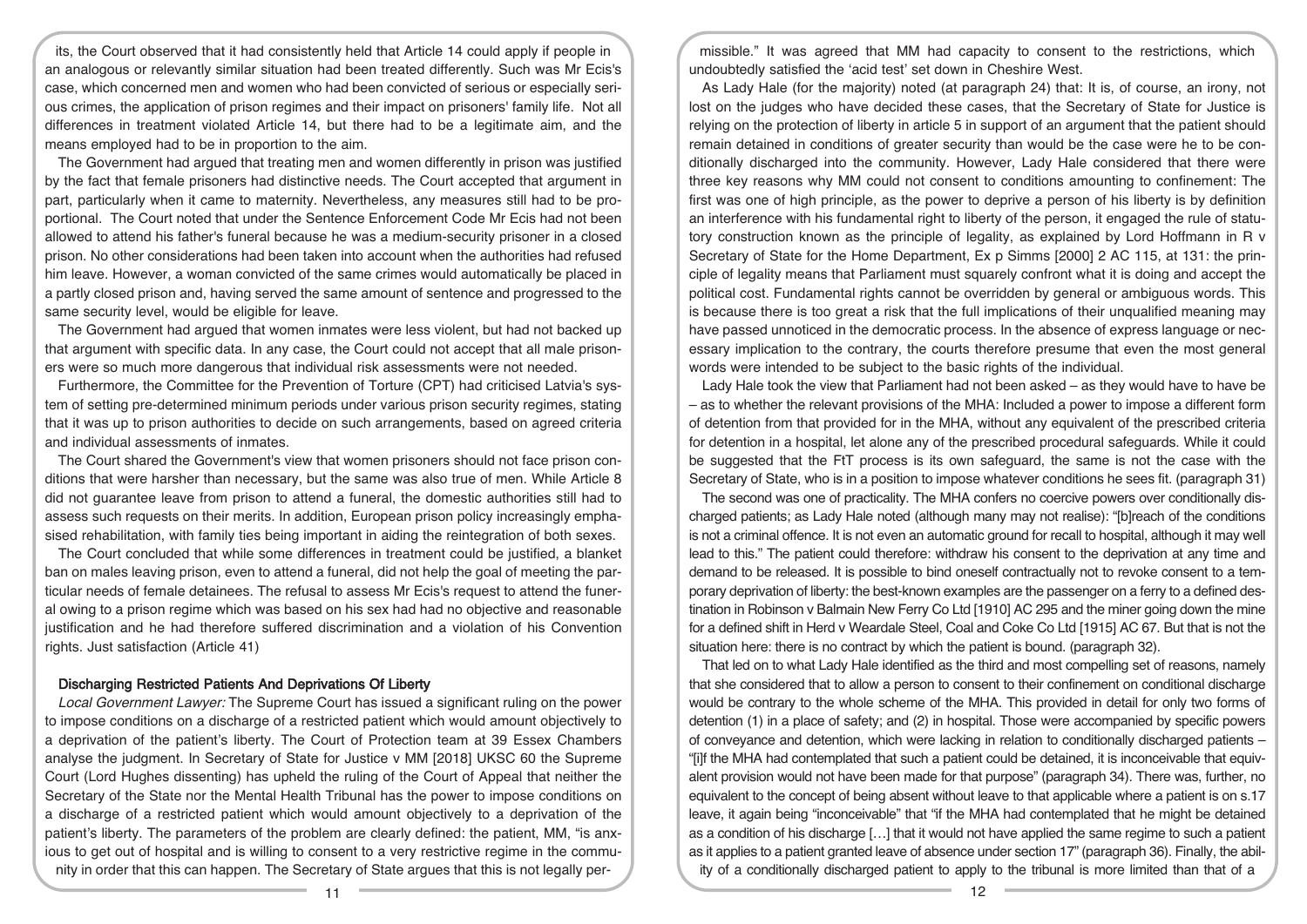patient in hospital (or on s.17 leave), this being "[a]t the very least, this is an indication that it was not thought that such patients required the same degree of protection as did those deprived of their liberty; and this again is an indication that it was not contemplated that they could be deprived of their liberty by the imposition of conditions."

Lord Hughes, dissenting, took as his starting proposition that what was in question was not the removal of liberty from someone who is unrestrained. Rather: The restricted patient under consideration is, by definition, deprived of his liberty by the combination of hospital order and restriction order. That deprivation of liberty is lawful, and Convention-compliant. If he is released from the hospital and relaxed conditions of detention are substituted by way of conditional discharge, he cannot properly be said to be being deprived of his liberty. On the contrary, the existing deprivation of liberty is being modified, and a lesser deprivation substituted. The authority for his detention remains the original combination of orders, from the consequences of which he is only conditionally discharged.

He then took on each of the set of reasons given by Lady Hale for the majority before concluding at paragraph 48 that: [i]t seems to me that the FTT does indeed have the power, if it considers it right in all the circumstances, to impose conditions upon the discharge of a restricted patient which, if considered out of the context of an existing court order for detention, would meet the Cheshire West test, at least so long as the loss of liberty involved is not greater than that already authorised by the hospital and restriction orders. Whether it is right to do so in any particular case is a different matter. The power to do so does not seem to me to depend on the consent of the (capacitous) patient. His consent, if given, and the prospect of it being reliably maintained, will of course be very relevant practical considerations on the question whether such an order ought to be made, and will have sufficient prospect of being effective. Tribunals will at that stage have to scrutinise the reality of the consent, but the fact that it is given in the face of the less palatable alternative of remaining detained in hospital does not, as it seems to me, necessarily rob it of reality. Many decisions have to be made to consent to a less unpalatable option of two or several: a simple example is where consent is required to deferment of sentence, in a case where the offence would otherwise merit an immediate custodial sentence.

Comment: It is clear that this is not a judgment that the majority wished to reach, for the selfevident reason that it will both prevent restricted patients from being discharged from hospital and (worse) require the recall of any patients who are out of hospital on conditions amounting to a confinement, at least where they have capacity to consent to those conditions. Despite Lord Hughes' heroic efforts to find a way through to a different answer, it is in reality difficult to see how the majority's iron logic was not correct. Of course, in at least some situations, the judgment will prompt very careful consideration of whether all of the actual or proposed conditions are in fact strictly necessary, which could only be a good thing. But the combination of this decision and the earlier decision in Cheshire West, making clear how low the bar for the test of confinement is set, does seem to lead to an odd outcome. The only way in which that outcome could be reversed, it is clear, is by way of legislation. In the circumstances, perhaps it is no bad thing that there is at present a review of the Mental Health Act underway, and hence a realistic possibility that there may, in due course, be legislation to respond to that review, in which consideration could be given of what should happen in this situation, and opposed to what (on the logic of the Supreme Court decision) must currently happen.

It is important to note that Lady Hale for the majority expressly declined to engage with the question of whether "the Court of Protection could authorise a future deprivation, once the FtT has granted a conditional discharge, and whether the FtT could defer its decision for this

purpose." This was, in part, because it had been raised too late in the day, but also because even if this did give rise to discrimination against those with capacity, it could make no difference to the outcome of the case, which depended solely on the construction of the relevant provisions of the MHA. Lady Hale did not entirely close down the possibility that the Court of Protection could step into the breach, or that authority to deprive the person of their liberty under arrangements considered necessary by the Secretary of State/MH Tribunal could be provided by way of a DoLS. This may, therefore, remain one of the very few areas where it is a curious (even perverse) benefit to lack capacity in a material domain. It will be fascinating to see how a slightly different composition of the Supreme Court tackle the question of CTOs, and whether they can authorise a deprivation of liberty, in the judgment to be handed down in due course in PJ.

#### HMP/YOI Swinfen Hall – All Areas of Prison Life Adversely Affected By A Poor Regime

HMP/YOI Swinfen Hall in Staffordshire, holding 530 males aged between 18 and 28, was found by inspectors to have improved in some respects, and to have committed and hardworking staff. However, all areas of prison life were adversely affected by a poor regime. Many prisoners were locked up for 22 hours a day, which meant they did not attend training and education or get access to telephones or showers, and often had to eat in their cells, on or near cell toilets. Swinfen Hall was last inspected in 2016.

Peter Clarke, HM Chief Inspector of Prisons, said: "While there had been noticeable improvements in some areas, none of them had been sufficient to raise any of our healthy prison assessments. "There had been improvements in the provision of education and skills, and some of the residential accommodation had benefitted from refurbishment…But the simple fact was that, despite the improvements, too many fundamental issues still needed to be resolved.First and foremost among these was the poor regime, which had a negative impact on so much else in the prison. We found that it was disrupted about 60% of the time, limiting access to work and education. Thirty-nine per cent of prisoners told us they were locked in their cells for more than 22 hours each day during the week, a figure that rose to 65% at weekends. This meant that only 27% had daily access to telephones, limiting their ability to maintain family contact or to complete domestic tasks such as cleaning their cells. Only a quarter of prisoners were able to have a daily shower, which compared very poorly with the 89% who were able to do so in other similar prisons…The quality of relationships between staff and prisoners was also clearly adversely affected by the poor regime and the long periods of lock up. Mr Clarke added: "It was our clear view that if the regime could be improved, Swinfen Hall could become a quite different prison."

Inspectors noted that health care provision was generally good, and prisoners held positive views about it. The prison also had a robust approach to dealing with violence, and the fairly new violence reduction strategy had much to commend it, although there needed to be a sharper focus on violence reduction. However, Mr Clarke said, "we were particularly concerned by the very high levels of self-harm, and the fact that this was disproportionately high among younger prisoners…A significant amount of this total was attributable to a small number of prisoners, but this was nevertheless extremely worrying.The poorregime undoubtedly affected many areas of prison life, but clearly had a particularly acute impact on younger prisoners and those who were vulnerable or prone to committing acts of self-harm. Overall, Mr Clarke said: "There was much good work being carried out at Swinfen Hall by a committed and hard-working staff group, but the prison will not fulfil its potential to provide a consistently purposeful and caring environment for the young prisoners held there unless and until the poor regime is improved." 22 recommendations from the last inspection had not been achieved, inspectors made 57 new recommendations.